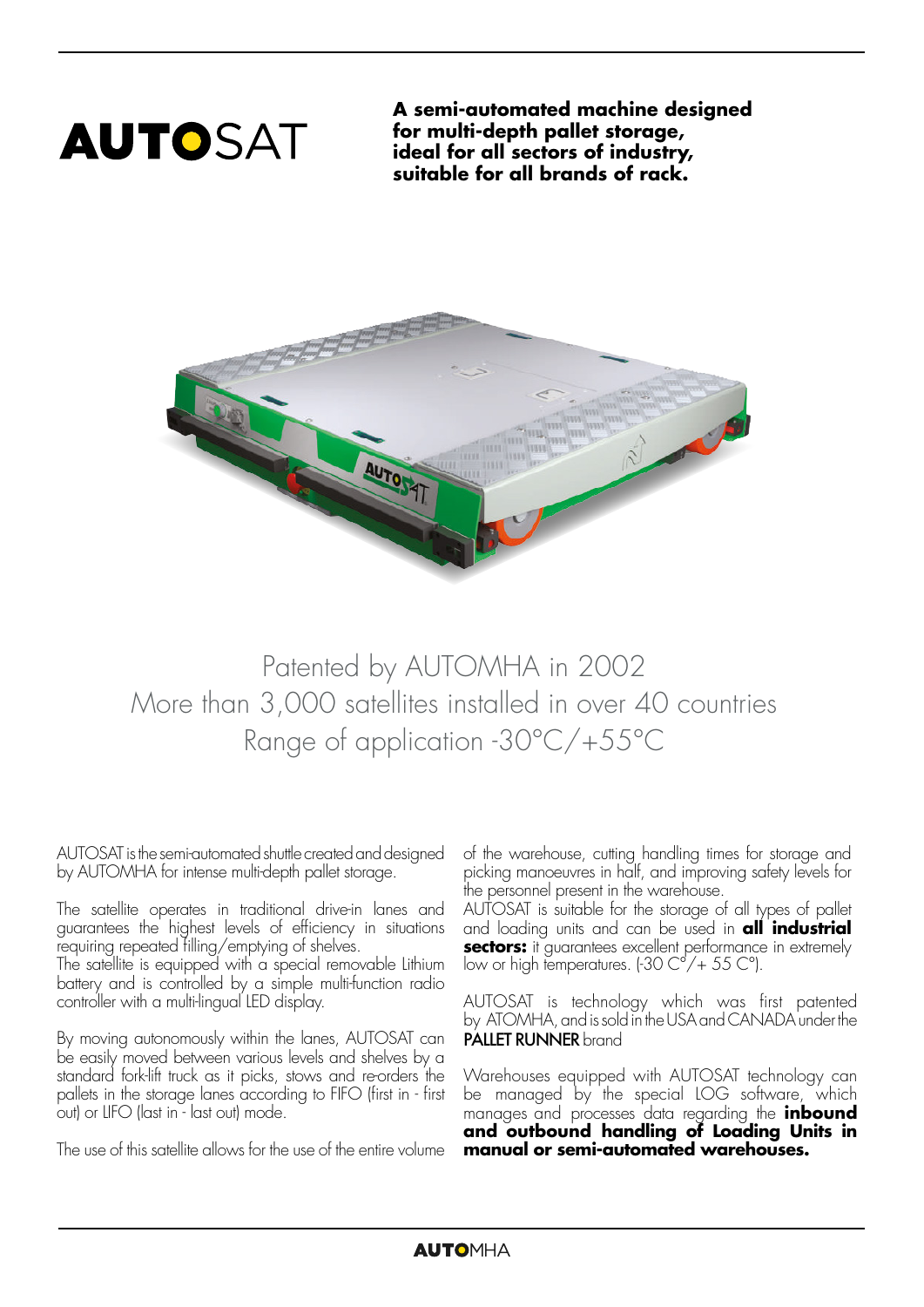# **FUNCTIONS**

# **AUTOSAT**

### **D** STANDARD

**Storage:** the satellite, placed frontally in the "Home" position by a standard elevator/forklift truck, similarly receives the pallet to be stowed in the row. Via the "stow" button on the radio controller, AUTOSAT lifts the pallet and carries it to the first free position within the storage lane. Once the pallet has been stowed, it returns to the starting position.

**Picking:** the satellite, placed frontally by a standard elevator/ forklift truck, receives the command to pick merchandise via the "Pick" button on the radio controller. It runs along the rack, stops in below the first available pallet, lifts it and carries it to the "Home" position. The operator can therefore easily collect the pallet with the forklift truck and free the machine.

**Continuous picking:** with a single press of the "Continuous picking" button, the operator sets off an activity consisting of multiple picking missions, without the need to repeatedly press the buttons on the radio controller. This is useful for multiple picking operations in the same lane.

#### **Manual setting of distance between pallets from 20 to 150 MM**

In the case of pallet overflow, the distance between pallets can be managed automatically via radio controller.



### **MANUAL CONTROL OF AUTOSAT**

The satellite's functions are controlled manually via radio controller. Every step of the operation is controlled by separate commands, such as lift, stow, move.

#### **Radio controller suitable for managing up to 4 AUTOSAT simultaneously**

**Mission counting capacity**

**Automatic maintenance warning**

### **O** OPTIONAL

#### **"Compacting push" pallet reorganisation mode**

AUTOSAT automatically reorganises the lane, compacting all of the pallets to fill empty spaces. (function available for FIFO mode, compacting from production)

#### **"Compacting pull" pallet reorganisation mode**

AUTOSAT autonomously reorganises the lane, compacting all of the pallets to fill empty spaces. (function available for FIFO mode, compacting from shipping)

#### **Anti-collision between AUTOSAT units in the same lane**

Required if multiple satellites are used in the same lane. The satellites communicate with each other, avoiding collisions. (function available for FIFO mode)

#### **Stock taking: pallet quantity count**

The satellite, moving along the lane, counts the pallets via the upper sensors. The total number of pallets handled is shown on the radio controller display. Useful for medium and long lanes.

#### **Multipallet: handling of pallets of different sizes in the same channel (FIFO or LIFO**)

Ensures flexible handling within the warehouse and allows for the use of pallets of different sizes within the same lane.

#### **"PLUS" continuous picking**

Allows for rapid picking. The satellite behaves in the same manner as with continuous picking, but each mission is independent of the pallet being collected. If the first pallet made available is not collected, the satellite proceeds with the second picking operation, which will then be queued. In this manner, there are always two pallets ready to be collected.

#### **Partial picking**

Via the AUTOSAT radio controller, it is possible to define the number of pallets to pick in continuous mode.

#### **Continuous storage**

With a single press of the "Continuous storage" button, the operator starts an activity consisting of multiple storage missions. This is useful for multiple storage in the same lane.

#### **Bi-directional operation**

AUTOSAT is capable of operating in FIFO mode, inverting direction via the radio controller.

#### **Controlled pallet storage**

Via the AUTOSAT radio controller and the relative menu, it is possible to define the position for the storage of the first pallet in the lane.

#### **Odometer**

Counts the km travelled.

#### **Camera**

AUTOSAT is equipped with an on-board camera to provide realtime vision of AUTOSAT's movement and immediate diagnosis via Wi-Fi.

#### **QR Code**

Lane identification using a QR code tag.

#### **Inclinometer**

Detects incorrect positioning of the pallet shuttle within the lane.

#### **Distance between pallets of up to 240 MM**

#### **Distance between pallets of up to 350 MM**

**Special functions on request** 

#### **Diagnosis software**

In the case of mission errors, the radio controller displays the problem code to the operator.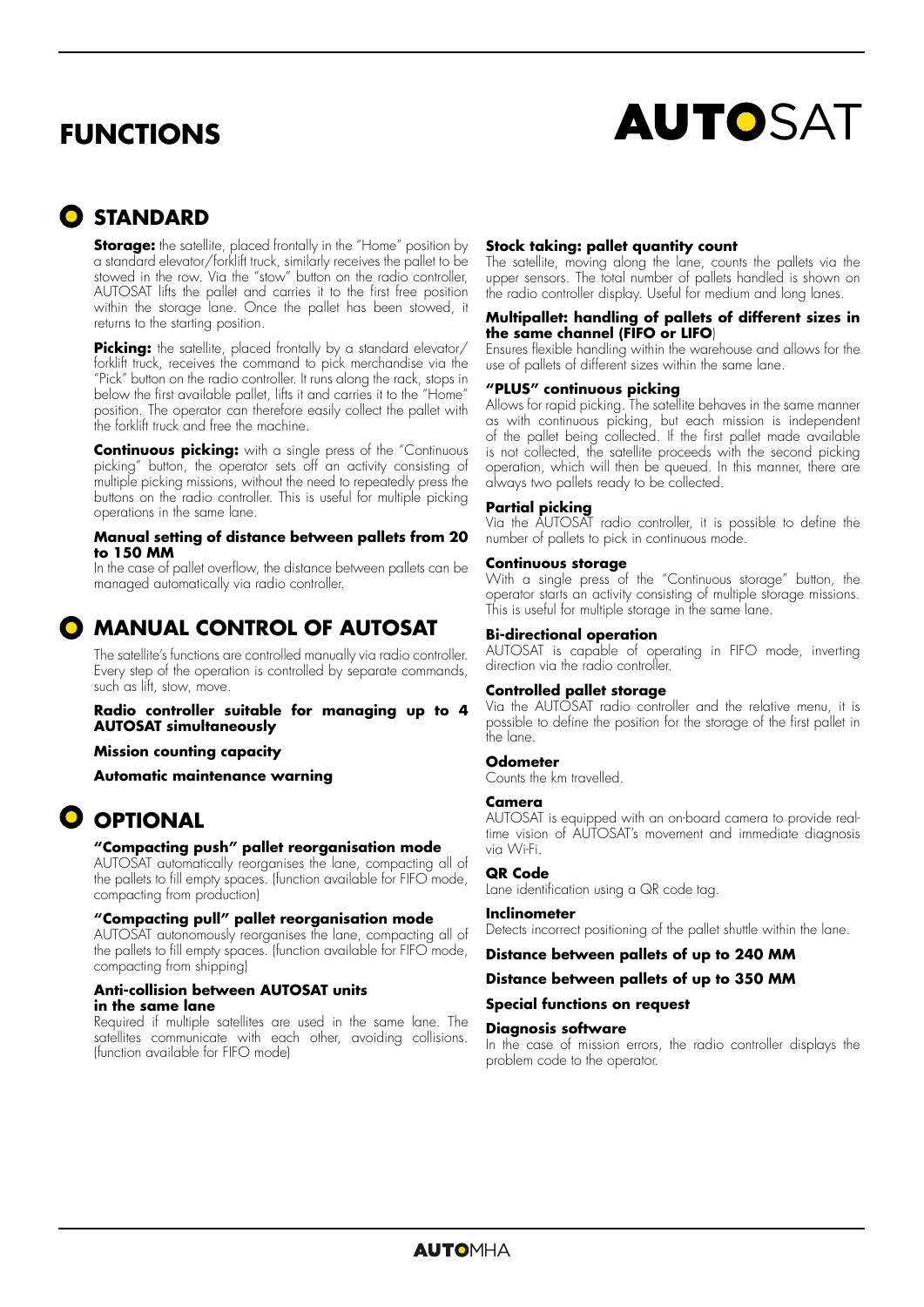|                            | <b>TECHNICAL DATA</b>                                         |                          | <b>AUTOSAT MODELS</b>                                                                                                       |                     |                     |                     |                     |                                |                     |                     |                     |                         |                 |  |
|----------------------------|---------------------------------------------------------------|--------------------------|-----------------------------------------------------------------------------------------------------------------------------|---------------------|---------------------|---------------------|---------------------|--------------------------------|---------------------|---------------------|---------------------|-------------------------|-----------------|--|
|                            | <b>Data</b>                                                   | U.m.                     | mm<br>mm<br>mm<br>mm<br>mm<br>mm<br>mm<br>mm                                                                                |                     |                     |                     |                     | mm                             | inch                | inch                |                     |                         |                 |  |
| <b>IDENTIFICATION</b>      | Model                                                         | type                     | <b>SAT.0812</b>                                                                                                             | SAT.1010            | <b>SAT.1012</b>     | <b>SAT.1111</b>     | <b>SAT.1112</b>     | <b>SAT.1140</b>                |                     | SAT.1165   SAT.1210 | SAT.1212 SAT.4840   |                         | <b>SAT.4048</b> |  |
|                            | <b>Pallet dimensions</b><br>$(D = depth / F = forking side)$  | mm                       | 800(D)<br>x1200(F)                                                                                                          | 1000(D)<br>x1000(F) | 1000(D)<br>x1200(F) | 1100(D)<br>x1100(F) | 1100(D)<br>x1200(F) | 1140(D)<br>x1140(F)            | 1165(D)<br>x1165(F) | 1200(D)<br>x1000(F) | 1200(D)<br>x1200(F) | 48(D)x40(F) 40(D)x48(F) |                 |  |
|                            | Power supply                                                  | type                     | Lithium Battery                                                                                                             |                     |                     |                     |                     |                                |                     |                     |                     |                         |                 |  |
|                            | Command mode                                                  | type                     |                                                                                                                             |                     |                     |                     |                     | Radiofrequency (Wifi Optional) |                     |                     |                     |                         |                 |  |
|                            | Load capability                                               | $\mathsf{k}\mathsf{g}$   | 1500 (2000 Optional)                                                                                                        |                     |                     |                     |                     |                                |                     |                     |                     |                         |                 |  |
|                            | Temperature range ST / BZ / HT                                | $^{\circ}{\mathfrak{C}}$ | BZ -30 / -1   ST > 0 / +55                                                                                                  |                     |                     |                     |                     |                                |                     |                     |                     |                         |                 |  |
|                            | L1 total length (ref. technical drawing)                      | mm                       | 884                                                                                                                         | 1084                | 1084                | 1184                | 1184                | 1224                           | 1249                | 1304                | 1304                | 1304                    | 1084            |  |
|                            | L2 total width (ref. technical drawing)                       | mm                       | 947                                                                                                                         | 820                 | 947                 | 820                 | 947                 | 947                            | 947                 | 820                 | 947                 | 820                     | 947             |  |
| <b>DIMENSIONS</b>          | L3 total height (ref. technical drawing)                      | mm                       | 175                                                                                                                         |                     |                     |                     |                     |                                |                     |                     |                     |                         |                 |  |
|                            | Hoisting stroke                                               | mm                       | 45                                                                                                                          |                     |                     |                     |                     |                                |                     |                     |                     |                         |                 |  |
|                            | Machine weight                                                | kg                       | 220                                                                                                                         | 230                 | 240                 | 238                 | 245                 | 250                            | 258                 | 250                 | 260                 | 250                     | 240             |  |
|                            | <b>Idle wheels</b>                                            |                          | Polyurethane                                                                                                                |                     |                     |                     |                     |                                |                     |                     |                     |                         |                 |  |
| WHEELS                     | Wheel size front / rear                                       | mm                       | 120                                                                                                                         |                     |                     |                     |                     |                                |                     |                     |                     |                         |                 |  |
|                            | Number of driving wheels                                      | nr                       |                                                                                                                             | $\sqrt{2}$          |                     |                     |                     |                                |                     |                     |                     |                         |                 |  |
|                            | Number of idler wheels                                        | n <sub>r</sub>           | $\overline{2}$                                                                                                              |                     |                     |                     |                     |                                |                     |                     |                     |                         |                 |  |
| PERFORMANCE                | Loaded/Unloaded travelling speed                              | m/min                    | 35/70 (Adjustable)                                                                                                          |                     |                     |                     |                     |                                |                     |                     |                     |                         |                 |  |
|                            | Up speed                                                      | $\mathsf S$              | 1,5                                                                                                                         |                     |                     |                     |                     |                                |                     |                     |                     |                         |                 |  |
|                            | Down speed                                                    | S                        | 1,5                                                                                                                         |                     |                     |                     |                     |                                |                     |                     |                     |                         |                 |  |
|                            | Travelling motor power                                        | W                        | 600                                                                                                                         |                     |                     |                     |                     |                                |                     |                     |                     |                         |                 |  |
| <b>MOTORS</b>              | Lifting motor power                                           | W                        | 540                                                                                                                         |                     |                     |                     |                     |                                |                     |                     |                     |                         |                 |  |
|                            | <b>Battery type</b>                                           |                          | Lithium                                                                                                                     |                     |                     |                     |                     |                                |                     |                     |                     |                         |                 |  |
|                            | Battery weight                                                | kg                       | 10                                                                                                                          |                     |                     |                     |                     |                                |                     |                     |                     |                         |                 |  |
| <b>CHARGER</b>             | <b>Battery dimensions</b><br>(width, length, height)          | mm                       | 175x325x150                                                                                                                 |                     |                     |                     |                     |                                |                     |                     |                     |                         |                 |  |
|                            | Battery capacity                                              | Ah                       | 20                                                                                                                          |                     |                     |                     |                     |                                |                     |                     |                     |                         |                 |  |
|                            | Battery voltage                                               | $\mathsf V$              | 48                                                                                                                          |                     |                     |                     |                     |                                |                     |                     |                     |                         |                 |  |
|                            | Battery lasting from full charge<br>in ambient environment    | h                        | $\, 8$                                                                                                                      |                     |                     |                     |                     |                                |                     |                     |                     |                         |                 |  |
| <b>BATTERY AND BATTERY</b> | Battery lasting from full charge<br>in cold store environment | h                        | 6                                                                                                                           |                     |                     |                     |                     |                                |                     |                     |                     |                         |                 |  |
|                            | Charging time 100%                                            | h                        | 5                                                                                                                           |                     |                     |                     |                     |                                |                     |                     |                     |                         |                 |  |
|                            | Battery charge current                                        | Ah                       |                                                                                                                             |                     |                     |                     |                     | 12                             |                     |                     |                     |                         |                 |  |
|                            | <b>Battery</b> life                                           | year                     |                                                                                                                             |                     |                     |                     |                     | $>\!\!5$                       |                     |                     |                     |                         |                 |  |
| <b>VARIUS</b>              | Type of motor control                                         |                          |                                                                                                                             |                     |                     |                     |                     | DC                             |                     |                     |                     |                         |                 |  |
|                            | Noice level to driver                                         | dB(A)                    | &50                                                                                                                         |                     |                     |                     |                     |                                |                     |                     |                     |                         |                 |  |
|                            | Frequency                                                     | MHz                      | 433                                                                                                                         |                     |                     |                     |                     |                                |                     |                     |                     |                         |                 |  |
|                            | Power supply                                                  |                          | Rechargeable Battery                                                                                                        |                     |                     |                     |                     |                                |                     |                     |                     |                         |                 |  |
|                            | Protection                                                    |                          | <b>IP65</b>                                                                                                                 |                     |                     |                     |                     |                                |                     |                     |                     |                         |                 |  |
|                            | Display                                                       |                          | Led                                                                                                                         |                     |                     |                     |                     |                                |                     |                     |                     |                         |                 |  |
| REMOTE CONTROLLER          | Tempertaure range ST / BZ                                     | $^{\circ}{\mathcal{C}}$  | $-30/+45$                                                                                                                   |                     |                     |                     |                     |                                |                     |                     |                     |                         |                 |  |
|                            | Languages                                                     |                          | ITALIAN/ENGLISH/SPANISH/FRENCH/GERMAN/CZECH/POLISH/RUSSIAN/CHINESE/KOREAN/PORTUGUESE/ARABIC<br>Other languages upon request |                     |                     |                     |                     |                                |                     |                     |                     |                         |                 |  |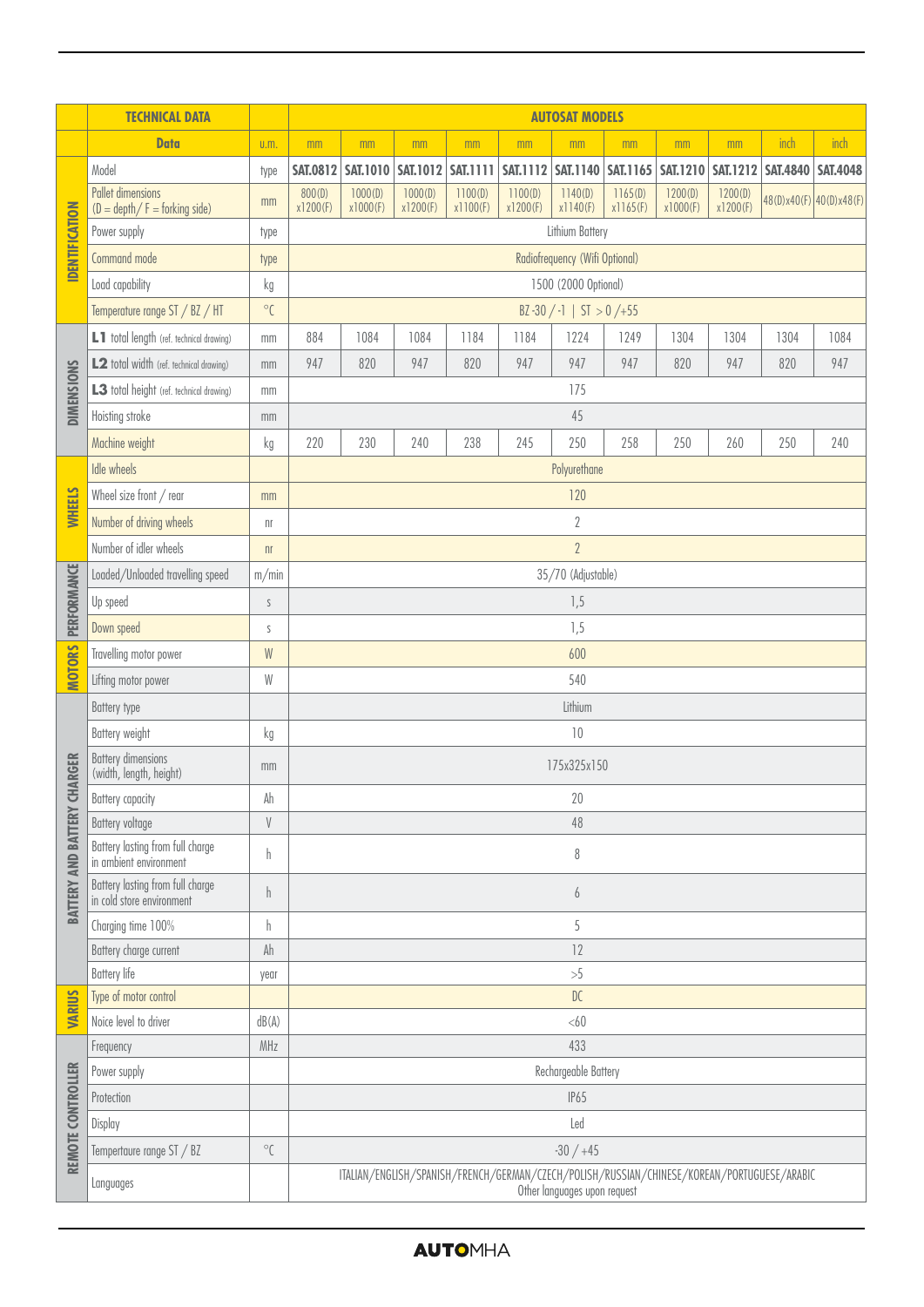

| <b>SAT RACKING SYSTEM DIMENSIONS</b>                                                                                                                                   |                               |    | <b>AUTOSAT</b>     |                     |                     |                         |                     |                     |                     |                     |                     |              |              |
|------------------------------------------------------------------------------------------------------------------------------------------------------------------------|-------------------------------|----|--------------------|---------------------|---------------------|-------------------------|---------------------|---------------------|---------------------|---------------------|---------------------|--------------|--------------|
|                                                                                                                                                                        |                               |    | mm                 | mm                  | mm                  | mm                      | mm                  | mm                  | mm                  | mm                  | mm                  | inch         | inch         |
| Pallet dimensions (P=depth/F=forking side)<br>u.m.                                                                                                                     |                               |    | 800(P)<br>x1200(F) | 1000(P)<br>x1000(F) | 1000(P)<br>x1200(F) | 1100(P)<br>x1100 (F)    | 1100(P)<br>x1200(F) | 1140(P)<br>x1140(F) | 1165(P)<br>x1165(F) | 1200(P)<br>x1200(F) | 1200(P)<br>x1000(F) | 48(P) x40(F) | 40(P) x48(F) |
| $\mathbf{A}$                                                                                                                                                           | Clearance beetween upright    | mm | 1350               | 1150                | 1350                | 1250                    | 1350                | 1290                | 1320                | 1350                | 1150                | 1150         | 1350         |
| $\, {\bf B}$                                                                                                                                                           | Clearance between the rails   | mm | 843                | 716                 | 843                 | 716                     | 843                 | 843                 | 843                 | 843                 | 716                 | 716          | 843          |
| $\mathsf{C}$                                                                                                                                                           | Minimum height at first level | mm |                    | 270                 |                     |                         |                     |                     |                     |                     |                     |              |              |
| D                                                                                                                                                                      | Minimum distance between      | mm |                    |                     |                     |                         |                     | 300                 |                     |                     |                     |              |              |
| E                                                                                                                                                                      |                               | mm |                    | 30                  |                     |                         |                     |                     |                     |                     |                     |              |              |
| Pallet in height<br>Max allowed pallet deflection<br>$\mathsf{H}$<br><b>F 1977</b><br>$\mathsf{F}$<br>1,000<br>G<br> 2<br><b>ANTIQUES</b><br>$\overline{C}$<br>B<br>Â. |                               |    |                    |                     |                     |                         |                     |                     |                     |                     | (I) END STOPPER     |              |              |
|                                                                                                                                                                        |                               |    |                    |                     |                     | $\overline{\mathsf{A}}$ |                     |                     |                     |                     |                     |              |              |

| <b>SAT RAIL DIMENSIONS</b><br><b>FOR ALL AUTOSAT MODELS</b> |                                |    | <b>AUTOSAT (all MODELS)</b> |     |    |    |                                                                                               |    |    |    |    |       |       |  |
|-------------------------------------------------------------|--------------------------------|----|-----------------------------|-----|----|----|-----------------------------------------------------------------------------------------------|----|----|----|----|-------|-------|--|
|                                                             |                                |    | mm                          | mm  | mm | mm | mm                                                                                            | mm | mm | mm | mm | inch  | inch  |  |
| Pallet dimensions (P=depth/F=forking side)<br>U.m.          |                                |    | 800x1200                    |     |    |    | 1000x1000   1000x1200   1100x1100   1100x1200   1140x1140   1165x1165   1200x1200   1200x1000 |    |    |    |    | 48x40 | 40x48 |  |
|                                                             | <b>Upper Rail Height</b>       | mm |                             | 170 |    |    |                                                                                               |    |    |    |    |       |       |  |
|                                                             | Lower Rail Height              | mm |                             | 45  |    |    |                                                                                               |    |    |    |    |       |       |  |
| G                                                           | Rail width                     | mm |                             | 70  |    |    |                                                                                               |    |    |    |    |       |       |  |
| н                                                           | End stopper dimensions (I1xI2) | mm | 70x60                       |     |    |    |                                                                                               |    |    |    |    |       |       |  |

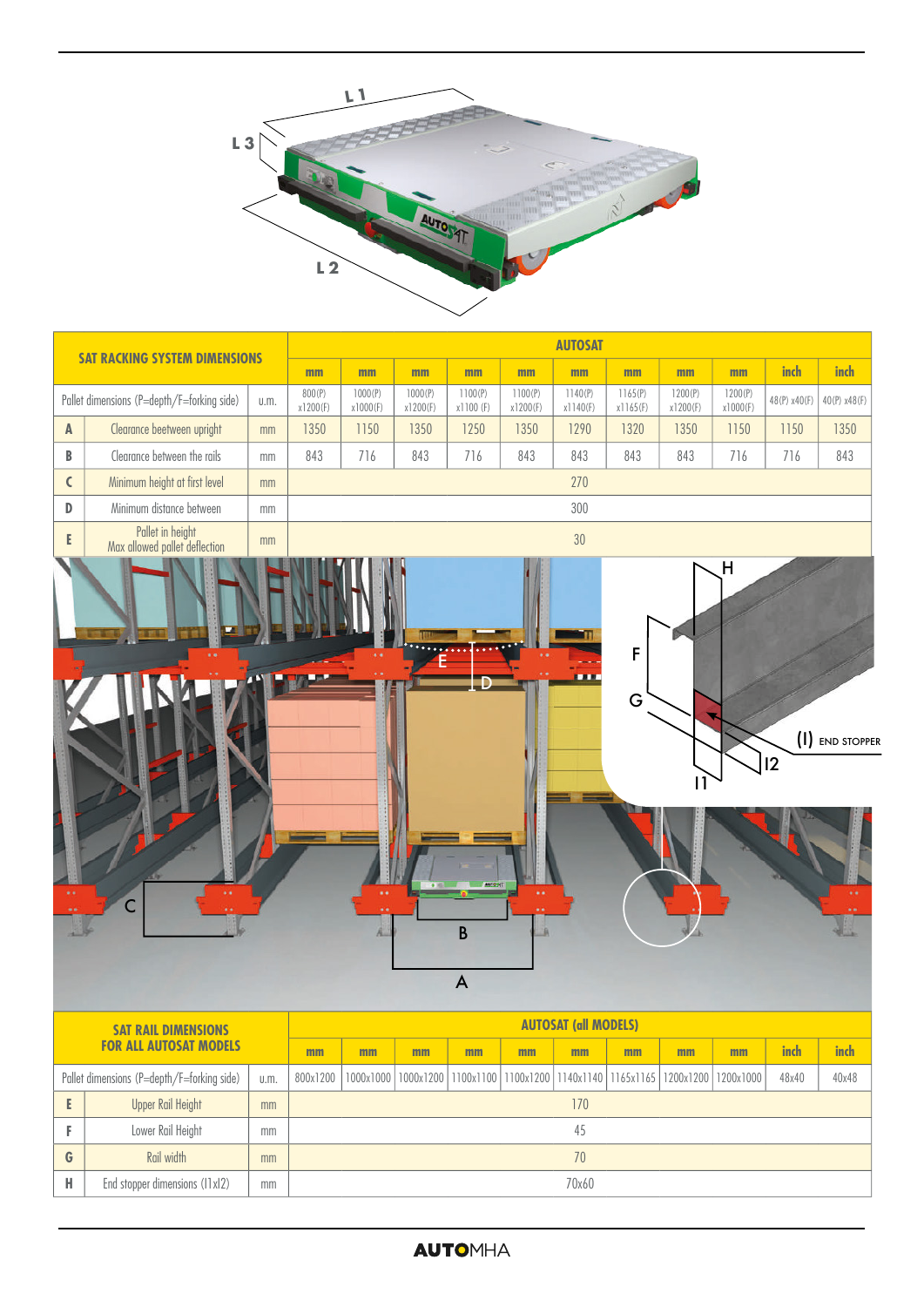# **AUTO**SAT

# **EQUIPMENT**

### **STANDARD**

AUTOSAT On-board Battery Battery charger (220/110 Vdc) Multi-lingual radio controller Battery charger for radio controller (220/110 Vdc) Instruction manual

### **OPTIONAL**

Increased load capacity (2000 kg) Spare parts Drip protection Transportation Transport Installation & Training Marine transportation protection Forklift locking system (anchoring between shuttle and forklift truck)

Rapid AUTOSAT coupling (emergency system for the retrieval of broken-down units) Magnetic safety plates (increases the stability of the satellite when on the forklift truck)

PLS SICK Kit (speed control in the case of obstacles detected in the lane) Autoservice (manual security shuttle to recover broken-down machines or for in-lane maintenance)